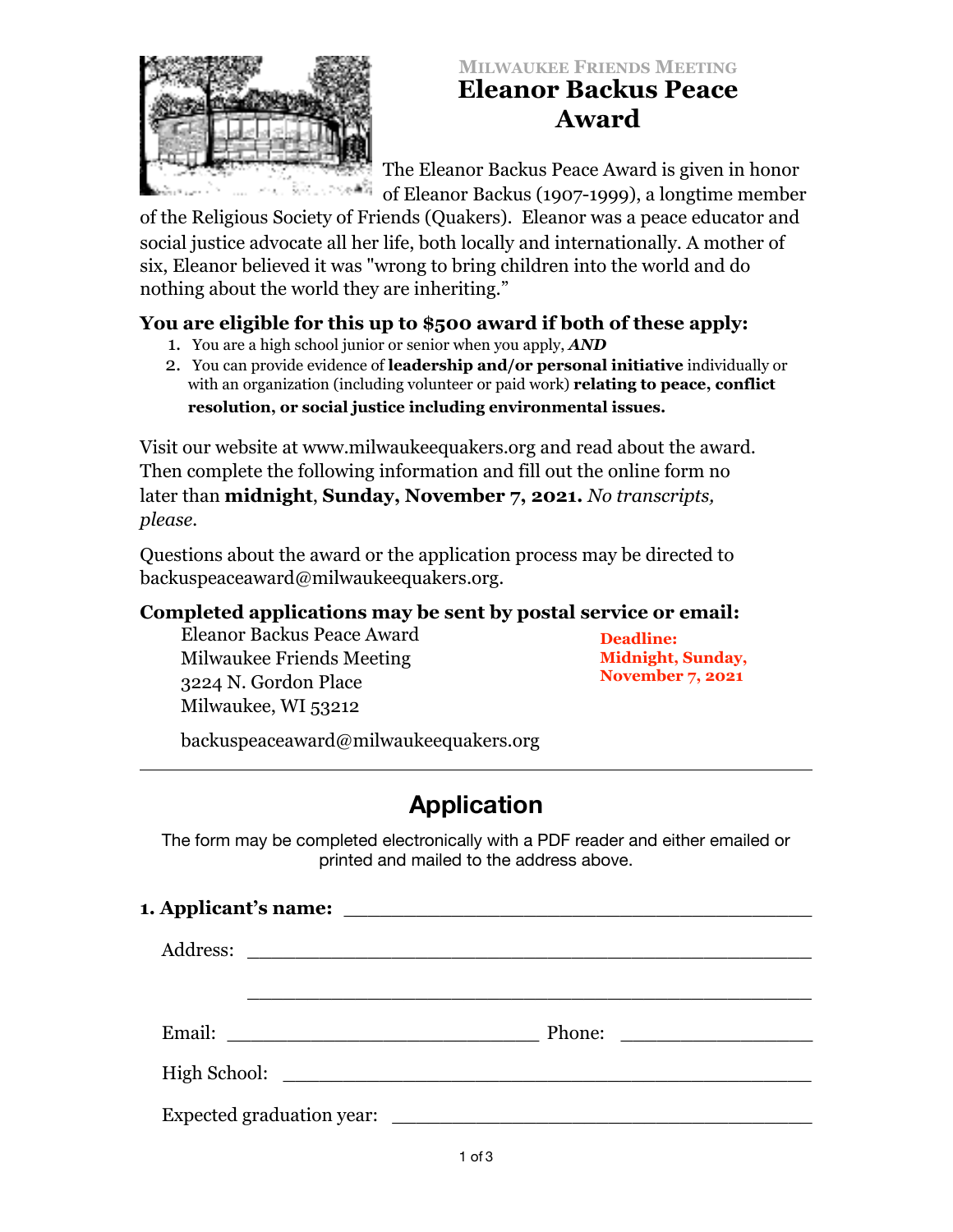## **Parent or Legal Guardian**

| Name:    |                                                                                                                       |
|----------|-----------------------------------------------------------------------------------------------------------------------|
| Address: | <u> 1980 - Andrea Aontaithe ann an t-Aontaithe ann an t-Aontaithe ann an t-Aontaithe ann an t-Aontaithe ann an t-</u> |
|          |                                                                                                                       |
| Email:   | Phone:                                                                                                                |

# **2) Description of Peace-Related Activity**

Provide a brief description of your activities relating to peace, conflict resolution, or social justice including environmental issues. Include how your leadership abilities and personal initiative made a difference for these activities and/or organizations. Please include your name in your description. You may write it below or provide your description on another piece of paper or word processing file.